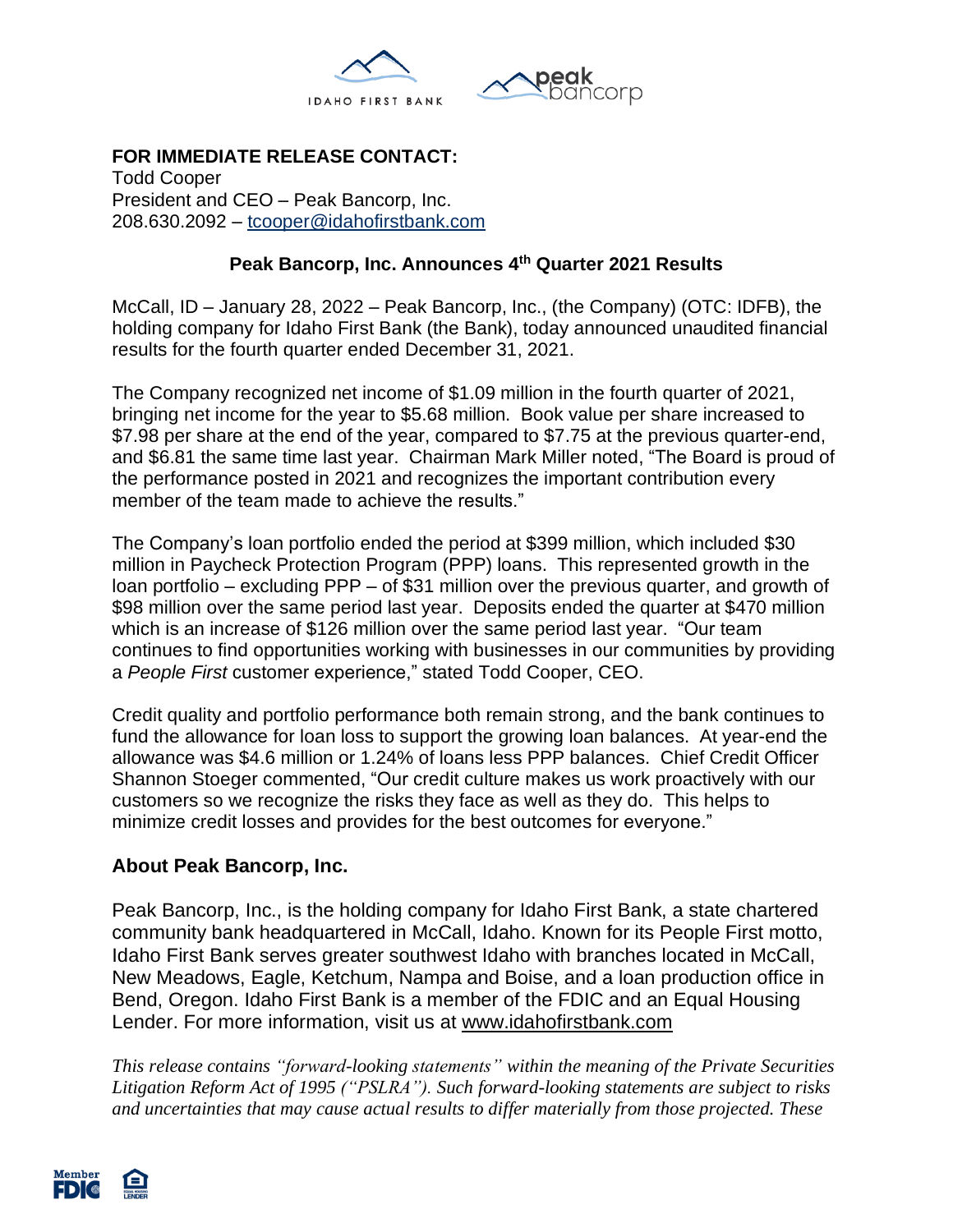

*risks and uncertainties include, but are not limited to, economic conditions, the regulatory environment, loan concentrations, vendors, employees, technology, competition, and interest rates. Readers are cautioned not to place undue reliance on the forward-looking statements. Idaho First Bank has no obligation to publicly update forward-looking statements after the date of this release. This statement is included for the express purpose of invoking PSLRA's safe harbor provisions.*

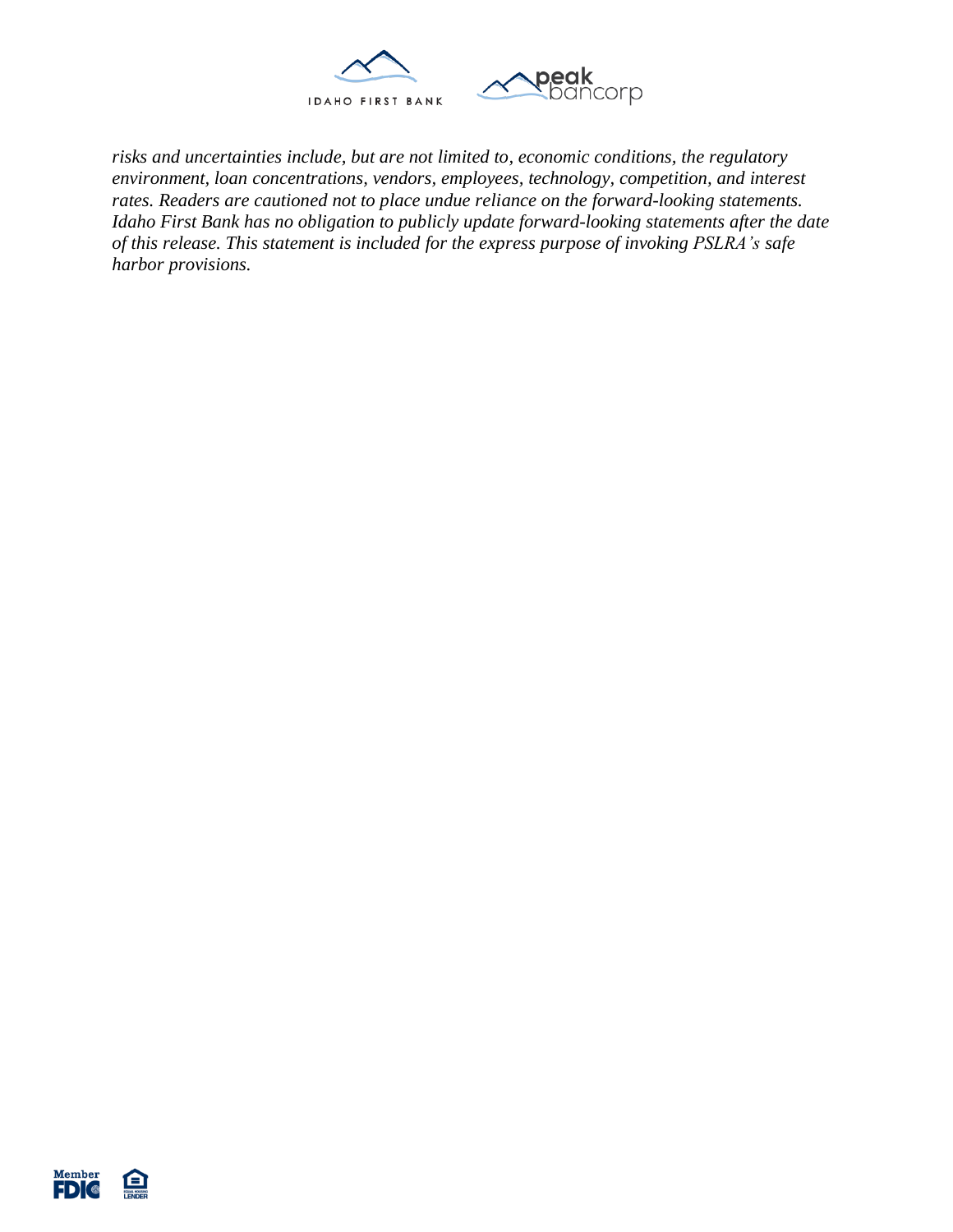

#### **Peak Bancorp, Inc. Consolidated Financial Highlights (unaudited)** (Dollars in thousands, except per share)

| For the year ended December 31:           | 2021         | 2020      | Change      |        |  |
|-------------------------------------------|--------------|-----------|-------------|--------|--|
| Net interest income                       | \$21,057     | \$16,670  | \$4,387     | 26%    |  |
| Provision for loan losses                 | 1,500        | 1,070     | 430         | 40%    |  |
| Mortgage banking income                   | 1,518        | 917       | 601         | 66%    |  |
| Other noninterest income                  | 832          | 610       | 222         | 36%    |  |
| Noninterest expenses                      | 14,212       | 12,961    | 1,251       | 10%    |  |
| Net income before taxes                   | 7,695        | 4,166     | 3,529       | 85%    |  |
| Tax provision                             | 2,019        | 1,117     | 902         | 81%    |  |
| Net income                                | \$5,676      | \$3,049   | \$2,627     | 86%    |  |
| At December 31:                           | 2021<br>2020 |           | Change      |        |  |
| Loans                                     | \$398,999    | \$819,117 | \$(420,118) | $-51%$ |  |
| Allowance for loan losses                 | 4,588        | 3,169     | 1,418       | 45%    |  |
| Assets                                    | 554,746      | 884,437   | (329, 691)  | $-37%$ |  |
| Deposits                                  | 470,455      | 348,181   | 122,274     | 35%    |  |
| Stockholders' equity                      | 42,632       | 33,848    | 8,783       | 26%    |  |
| Nonaccrual loans                          | 663          |           | 663         |        |  |
| Accruing loans more than 90 days past due |              |           |             |        |  |
| Other real estate owned                   |              |           |             |        |  |
| Total nonperforming assets                | 663          |           | 663         |        |  |
| Book value per share                      | 7.98         | 6.81      | 1.17        | 17%    |  |
| Shares outstanding                        | 5,344,686    | 4,967,294 | 377,392     | 8%     |  |
| Allowance to loans                        | 1.15%        | 0.39%     |             |        |  |
| Allowance to nonperforming loans          | 692%         |           |             |        |  |
| Nonperforming loans to total loans        | 0.17%        | $0.00\%$  |             |        |  |
| Averages for the year ended December 31:  | 2021         | 2020      |             | Change |  |
| Loans                                     | \$585,877    | \$619,491 | \$(33,614)  | $-5\%$ |  |
| Earning assets                            | 683,689      | 685,359   | (1,670)     | $0\%$  |  |
| Assets                                    | 699,726      | 699,085   | 641         | $0\%$  |  |
| Deposits                                  | 406,378      | 268,234   | 138,144     | 52%    |  |
| Stockholders' equity                      | 38,441       | 29,983    | 8,458       | 28%    |  |
| Loans to deposits                         | 144%         | 231%      |             |        |  |
| Net interest margin                       | 3.08%        | 2.43%     |             |        |  |